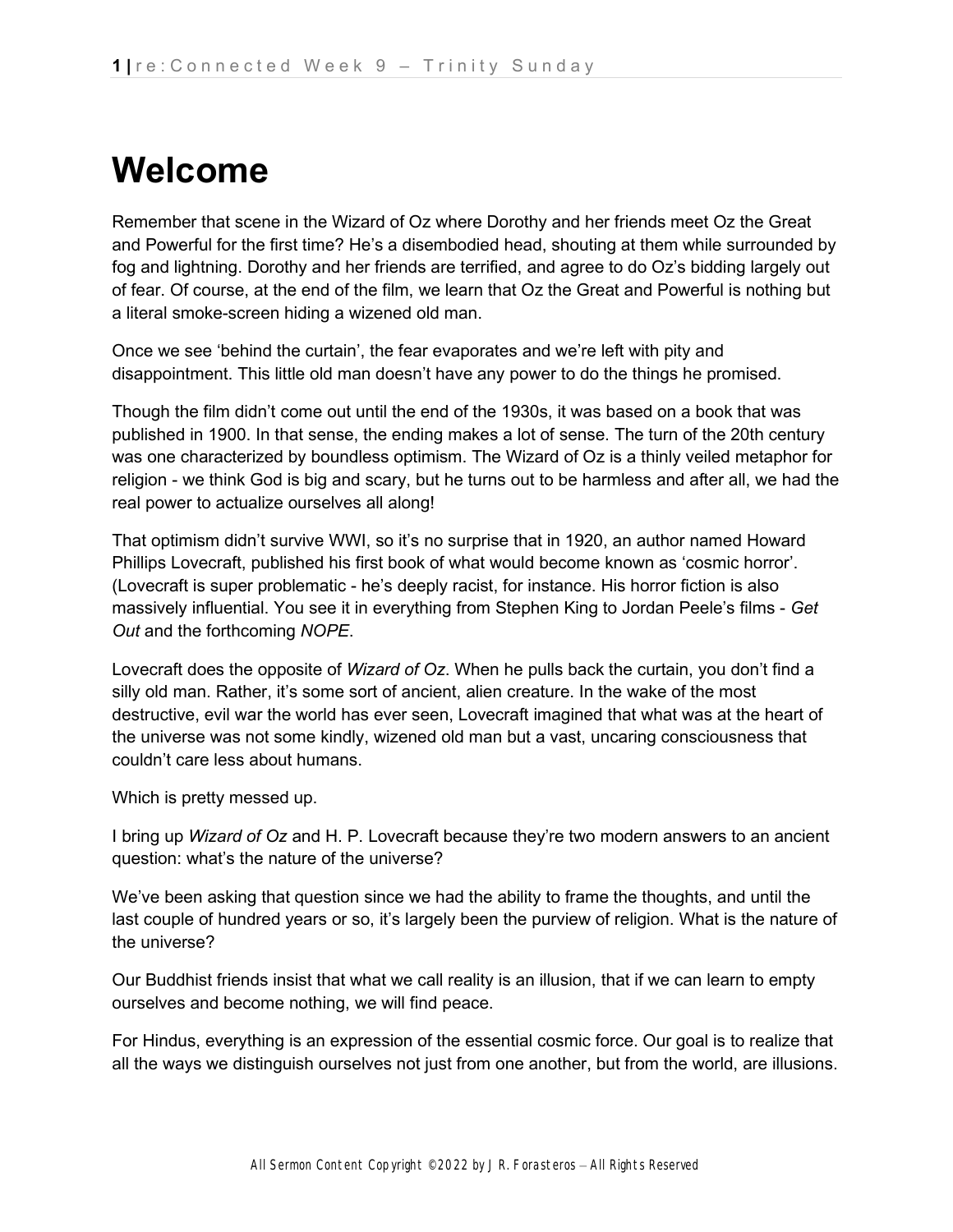Our Muslim friends believe that God created the world and that the human goal is to learn submission to God, in hopes that God will be merciful to us and welcome us into paradise.

Mormons believe we are God's biological children, that if we are faithful to God's way then we too will ascend to godhood and become lords of our own realities.

And what about Christians? Who do we understand God to be? What is the nature of the one at the heart of all things?

The theological word for our god is 'Trinity'. We believe God is three persons who are one being. A contradiction, a paradox, a mystery at the heart of the universe that invites us not to seek to understand, but to be known and loved.

Let me say that again as we move into worship: the Trinity is not a collection of facts to be learned, but a mysterious reality that invites us to be loved so that we may love.

## **Message**

Today is Trinity Sunday, officially the last day of the Church year before we head into Ordinary Time. Moreover, this is an in-between week. We finished our re:Connected series last week on Pentecost, and we're not starting our series on *Encanto* until next week (more on that later).

What that means is we get a whole glorious week to explore the most important doctrine in Christianity: the Trinity. God exists eternally as three persons - Father, Son and Spirit - who are one being.

What makes me sad about talking about the Trinity is that we so easily give up on it. And I get it - God is three persons in one person. So Christians worship 3 gods? We're polytheists like our Muslim friends think? Nope. We worship one. God.

Oh so the three persons are expressions of the one God, sort of like I'm a husband, a son and a pastor? Nope. That's something called modalism, and it's a heresy the early church identified as a false and dangerous explanation of God's nature.

So which is it? Three or one? Here's the thing: it's *both*.

I know. That doesn't make sense. It's a contradiction. A paradox.

In the West, we don't like paradoxes (we're all Doc Brown from *Back to the Future*). So we try to explain it away. People try to talk about an egg - with a shell, white and yolk. Or a pie - crust, filling and, uh… fruit I guess? Also no.

The whole point of a paradox is that you can't understand it. It's, by definition, beyond understanding.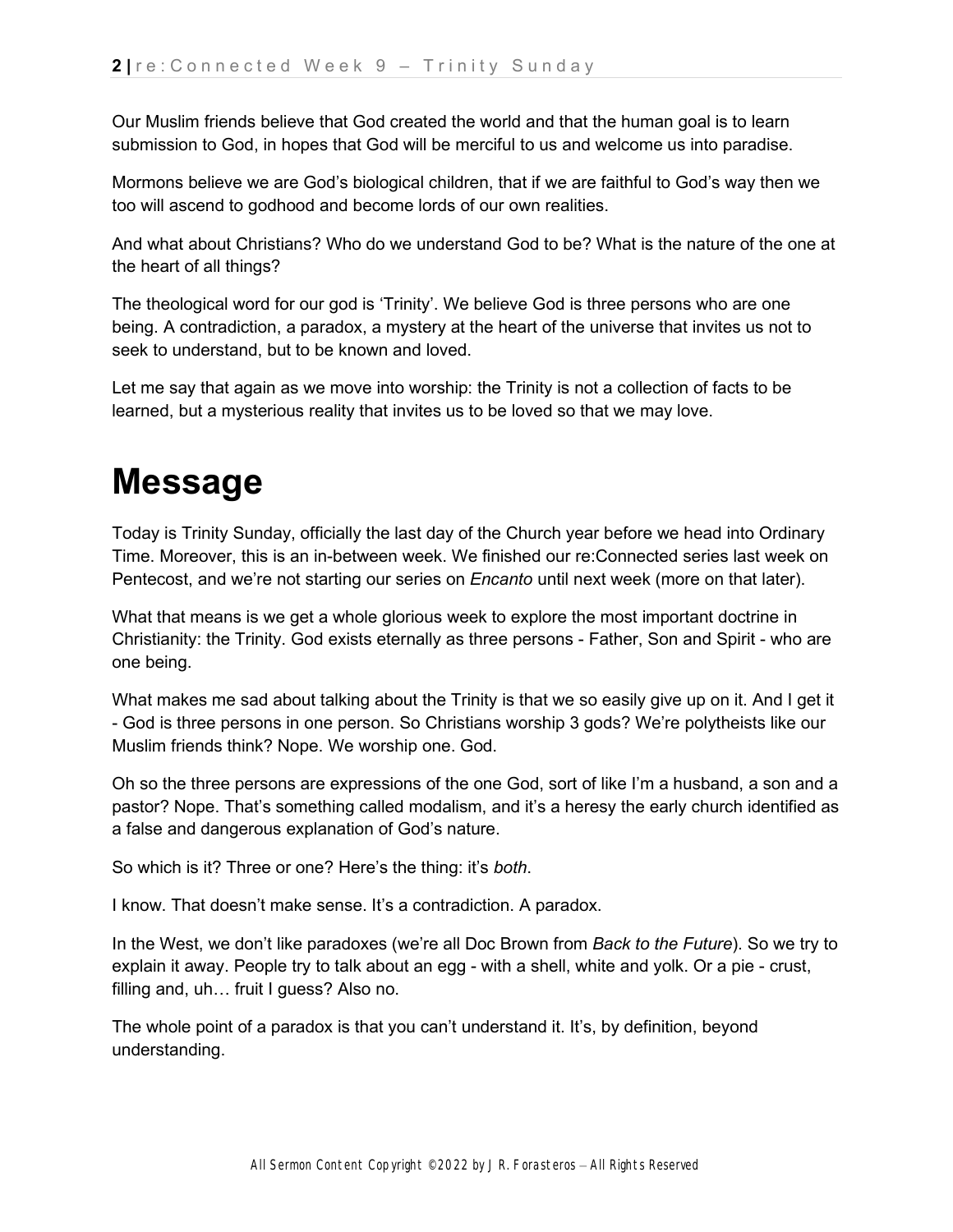Which… if we're talking about God is a *good* thing, isn't it? Don't we want the all-powerful, allknowing creator and judge of all things to be… better than us?

Ancient Near Eastern peoples like those first Christians *loved* paradox. They didn't see them as barriers to understanding, but invitations to experience the incomprehensible. Some things are so true, they can only exist beyond our understanding. They *have to be expressed as paradox*. Like Trinity.

So why is the Trinity good news for us? Well for starters, it makes sense out of some of the strange language we find Jesus using in the Gospels.

After all, the most essential belief of Judaism was that God is one, and that God is the only God. But then Jesus goes around claiming not only to be sent from God, but to *be* God, to be one with God.

You can hear the tension, right? How can there be one God if there are two who are God? And then, after Jesus ascended to the throne of heaven, we received the Holy Spirit, who also seemed to be God. So three but one? Starting to sound familiar?

Consider Matthew's last recorded words of Jesus, what has become known as the Great Commission:

Then the eleven disciples left for Galilee, going to the mountain where Jesus had told them to go. When they saw him, they worshiped him—but some of them doubted!

Jesus came and told his disciples, "I have been given all authority in heaven and on earth. Therefore, go and make disciples of all the nations, baptizing them in the name of the Father and the Son and the Holy Spirit. Teach these new disciples to obey all the commands I have given you. And be sure of this: I am with you always, even to the end of the age." -- Matthew 28:16–20 (NLT)

Jesus tells us to go to 'all the nations' and make disciples, and baptize them in the name of 'the Father and the Son and the Holy Spirit.' That's some of the earliest Trinitarian language we have - the Gospel of Matthew dates from about 60 years after Jesus' resurrection. And you can see that, even there, Jesus doesn't explain what he means.

But for him, the Trinity is the heart of the faith. When we baptize, we are welcoming people into a faith that is marked by a God who is 3-in-1. This is what sets Christianity apart from every other religion. This is our defining doctrine, our hallmark, our signature. God is Father, Son and Spirit.

And what that means on a very practical level is that God is love. I know… that's a big jump from the paradox of trinity to God as love. But before we go on, let's sing another song celebrating our God together.

### **Break**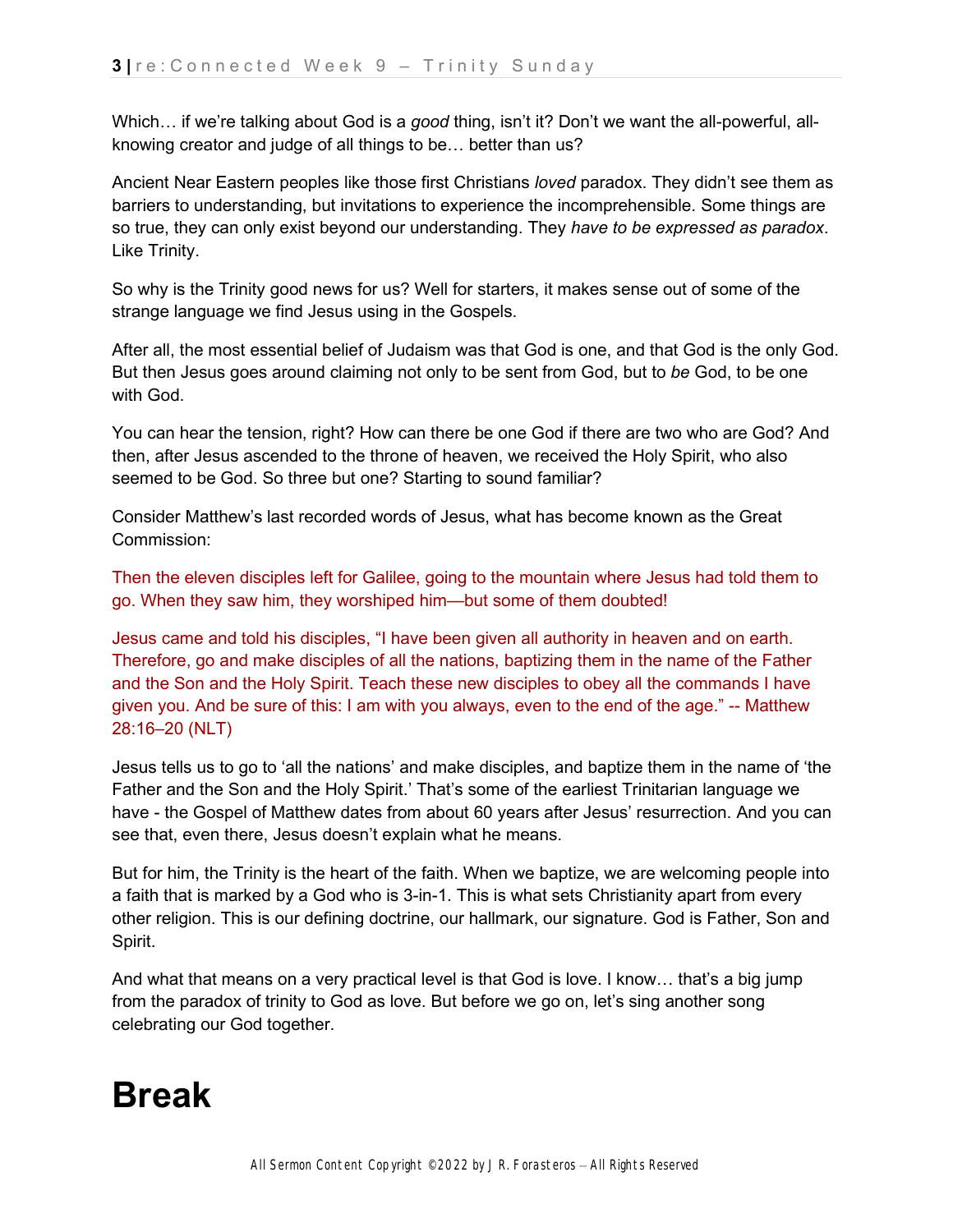Why does it matter that God is Trinity? And how is our confession that God is 3-in-1 relate to God as love? I want to go back to another of the lectionary texts for this week, from the prophet Hosea.

#### Turn with us t[o](https://ref.ly/logosref/bible$2Bnlt.28.11) [Hosea 11.](https://ref.ly/logosref/bible$2Bnlt.28.11)

One of the false images we have of God is that in the Hebrew Bible, God was angry and judgmental. But the Jewish people overwhelmingly understood God to be a God of love. Hosea is a great example of that. Set during a time in Jewish history when God's people were not faithful - not keeping the covenant, worshiping other gods and exploiting the marginalized, God doesn't present Godself as an angry, vindictive deity but rather a spurned lover who, despite his partner's betrayal, chases after them and wants to win them back.

In this brief passage, you can hear God's love for Israel, even as Israel is faithless:

"When Israel was a child, I loved him, and I called my son out of Egypt. But the more I called to him, the farther he moved from me, offering sacrifices to the images of Baal and burning incense to idols.

I myself taught Israel how to walk, leading him along by the hand. But he doesn't know or even care that it was I who took care of him. I led Israel along with my ropes of kindness and love. I lifted the yoke from his neck, and I myself stooped to feed him. -- Hosea 11:1–4 (NLT)

Now, I hope you're thinking to yourself: "Wait, that sounds like a really unhealthy relationship. Israel is repeatedly unfaithful and God won't just let it go? If we have a friend whose partner is repeatedly unfaithful, we encourage them to cut it off. Otherwise, it can get abusive and codependent. Is that what's happening here?

No. And this is where God-as-Trinity matters.

When we say that God is Love, what we're saying is that God is most essential one who gives oneself for the good of others (that's how Jesus defines love i[n](https://ref.ly/logosref/bible$2Bnlt.64.15) [John 15\)](https://ref.ly/logosref/bible$2Bnlt.64.15).

In order for God to be most fully Godself, God has to be giving Godself to the Other.

Which you can see in Hosea. No matter how Israel behaves, God continues to give to and provide for Israel.

But if God is only one, then that makes God dependent on Israel (or on the world at large). Because for God to be God, God has to give. And giving requires a receiver.

Which means if I choose not to receive God's gifts - as Israel is refusing in Hosea's time, then God can't be Godself. If God is one, and God is love, then God isn't free. God needs us. Needy relationships are bad. Needy deities are much worse.

But God is not only one. God is three. The Father gives eternally to the Son and the Spirit. The Son gives eternally to the Father and the Spirit. The Spirit gives eternally to the Father and the Son. And all three receive eternally from each other.